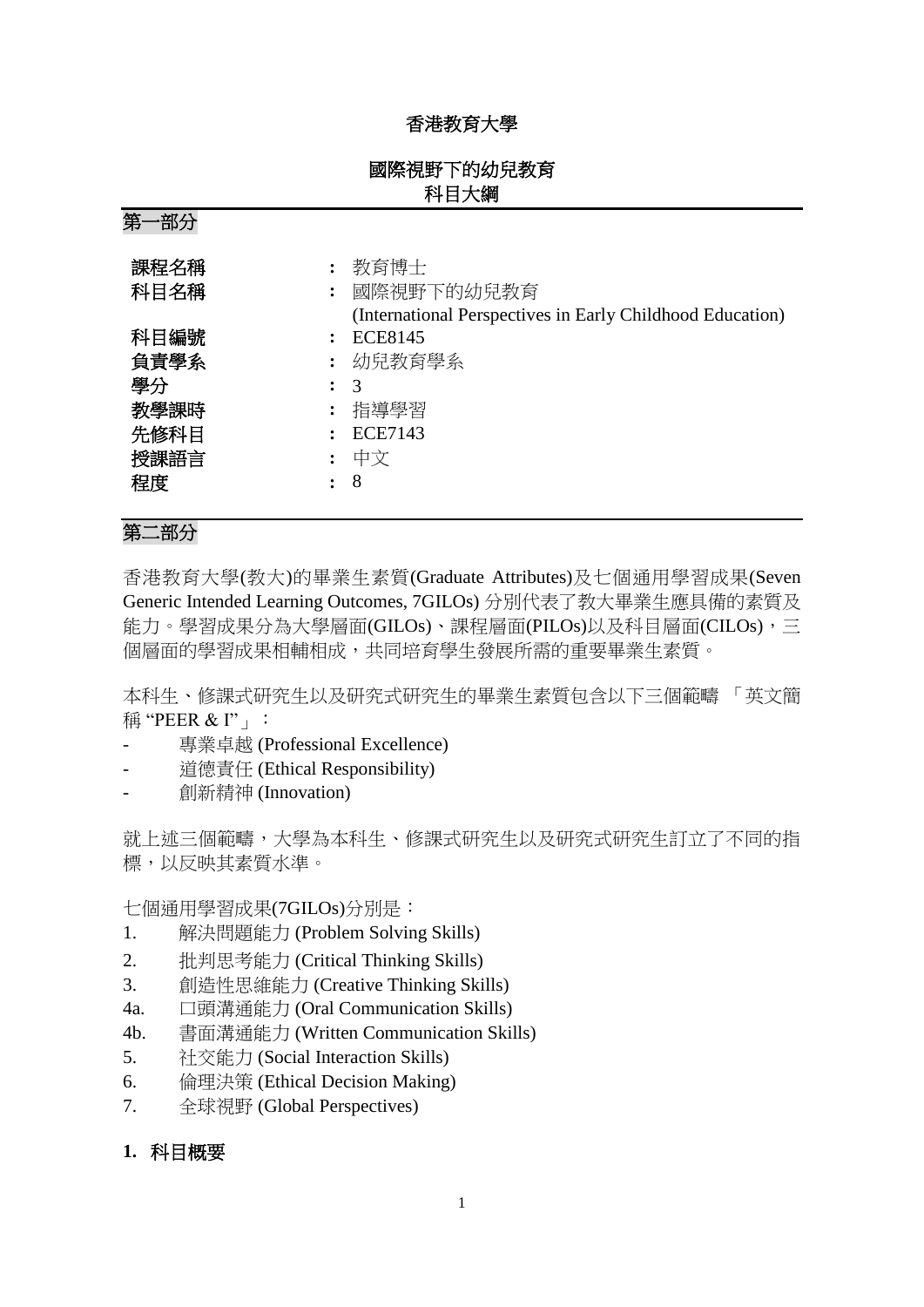本課程旨在通過研究至少一個國際管轄區內的幼兒教育背景及規定,引領學生 進行精深的學術探討。課程能夠促使學生批判性地反思有關幼兒教育中國際問 題及規定的重要議題,並將其與當地的實踐聯繫起來。課程的重點是辨識某一 地區的政策和實踐,並評估各種應用於檢驗幼兒教育規定模式的適用範圍。按 預期計劃,課程將包含一次前往該地區研究考察。

#### **2.** 預期學習成果

成功完成本課程後,學生應能夠:

- 成果一:闡明至少一個國際管轄區內支援幼兒教育學習者的新興的批判性理念與 關鍵的全球化原則;
- 成果二:通過從有關在幼兒教育中促進學習的有效性的本土化實踐角度,批判性 地分析國際體系以比較觀點,從而證明其理解當中應用性;
- 成果三:展現出對影響幼兒教育系統性變革的重要議題進行批判性反思的能力, 並描述可能的解決方案;
- 成果四:批判性地分析影響幼兒教育規定的社會文化議題,並討論其對服務規定 的影響;
- 成果五:拓寬對幼兒國際規定的角色和責任,以及如何將其應用於幼兒教育系統 的理解。

| 教授内容             | 預期學習<br>成果<br>(CHLOS) | 教與學活動      |
|------------------|-----------------------|------------|
| 國際視野下的幼兒教育       | 成果一                   | 閲讀材料、小組討論  |
|                  | 成果五                   |            |
| 關於幼兒教育規定的背景和文化議  | 成果一                   | 閱讀材料、採訪國際持 |
| 題,以及至少在一種國際背景下的議 | 成果四                   | 分者/專家      |
| 顥                | 成果五                   |            |
| 分析和論證所選的國家內幼兒教育的 | 成果一                   | 小型先導研究、文件分 |
| 背景及其與幼兒教育規定的關係   | 成果二                   | 析、小組討論、採訪國 |
|                  |                       | 際持分專家      |
| 辨識跨社會文化系統下解決幼兒教育 | 成果一                   | 小型先導研究、檔案分 |
| 問題的國際政策和實踐       | 成果三                   | 析、小組討論、結果匯 |
|                  | 成果四                   | 報          |
|                  | 成果五                   |            |

#### **3.** 內容、預期學習成果及教與學活動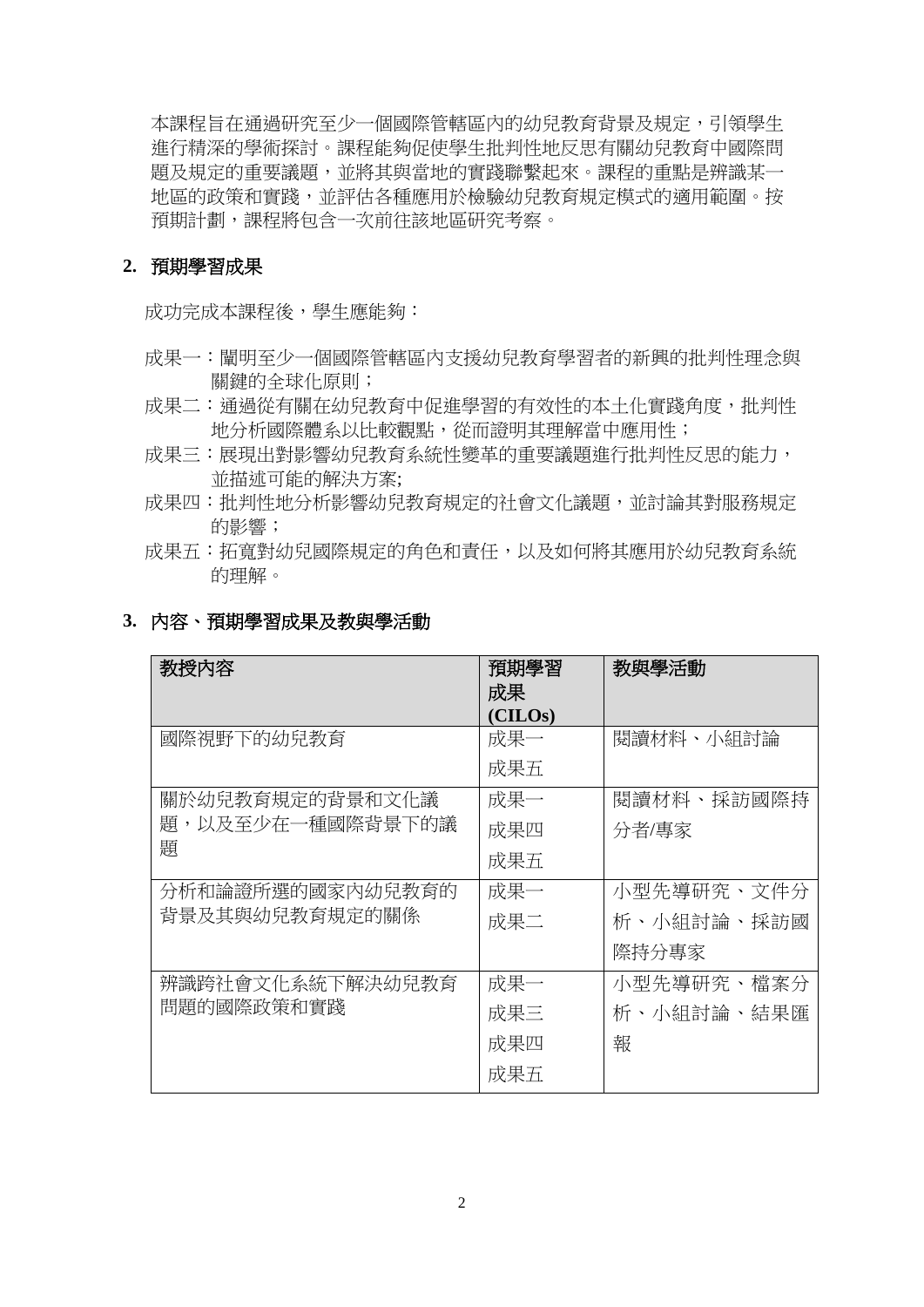### **4.** 評核

| 評核課業 |                                                               | 所佔比重  | 預期學習<br>成果 (CILOs)       |
|------|---------------------------------------------------------------|-------|--------------------------|
| a.   | 在至少一種國際背景下,批判性地審閱有關<br>幼兒期兒童的系統性政策、規定和實踐。準<br>備一篇適合在期刊上發表的論文。 | 100\% | 成果一<br>成果二<br>成果三<br>成果四 |

### **5.** 指定教科書

OECD Report, (publication 11/9/06) Starting Strong II Early Childhood Education and Care. Available at:

http://www.oecd.org/education/preschoolandschool/startingstrongiiearlychildhoode ducationandcare.htm

OECD Report, Starting Strong III: A Quality Toolbox for ECEC. Available at: [http://www.oecd.org/education/preschoolandschool/startingstrongiiiaqualitytoolbo](http://www.oecd.org/education/preschoolandschool/startingstrongiiiaqualitytoolboxforecec.htm) [xforecec.htm](http://www.oecd.org/education/preschoolandschool/startingstrongiiiaqualitytoolboxforecec.htm)

#### **6.** 推薦書目

- Baldock, P. Fitzgerals, D. & Kay, J. (ed) (2009). *Understanding early years policy*. London: Sage.
- Berthelson, J.B. & Johansson, E. (Eds.) (2009). *Participatory learning in the early years: Research and pedagogy*. NY: Routledge.

Blossing, U., Imsen, G., Moos, L., & SpringerLink. (2014). *The Nordic Education Model : 'A School for All' Encounters Neo-Liberal Policy* . Dordrecht : Springer **Netherlands** 

- Bull, R., & Bautista, A. (2018). A careful balancing act: Evolving and harmonizing a hybrid system of ECEC in Singapore. In S. L. Kagan (Ed.)., *Early childhood systems that lead by example: A comparative focus on international early childhood education* (pp. 155 – 181). New York, N.Y.: Teachers College Press.
- Cannella, G. S. & Diaz Soto, L. (Eds.). (2010). Childhoods: A handbook. New York, N.Y.: Peter Lang.

Duncan, J. & Te One, S. (Eds.). (2012). *Comparative early childhood education services: International perspectives.* New York, N.Y.: Palgrave Macmillan.

Gillen, J., & Cameron, C. (2010). *International perspectives on early childhood research: A day in the life*. New York, N.Y.: Palgrave Macmillan.

- Li, H., Park, E., & Chen, J. (2017). *Early childhood education policies in Asia Pacific: Advances in theory and practice*. Singapore: Springer Singapore.
- Li, M, Fox, J., & Grieshaber, S. (Eds.) (2017). *Contemporary issues and challenge in early childhood education in the Asia-Pacific region*. Singapore: Springer Singapore.

Nutbrown, C. (2018). *Early childhood educational research: International perspectives*. London, U.K.: SAGE Publications.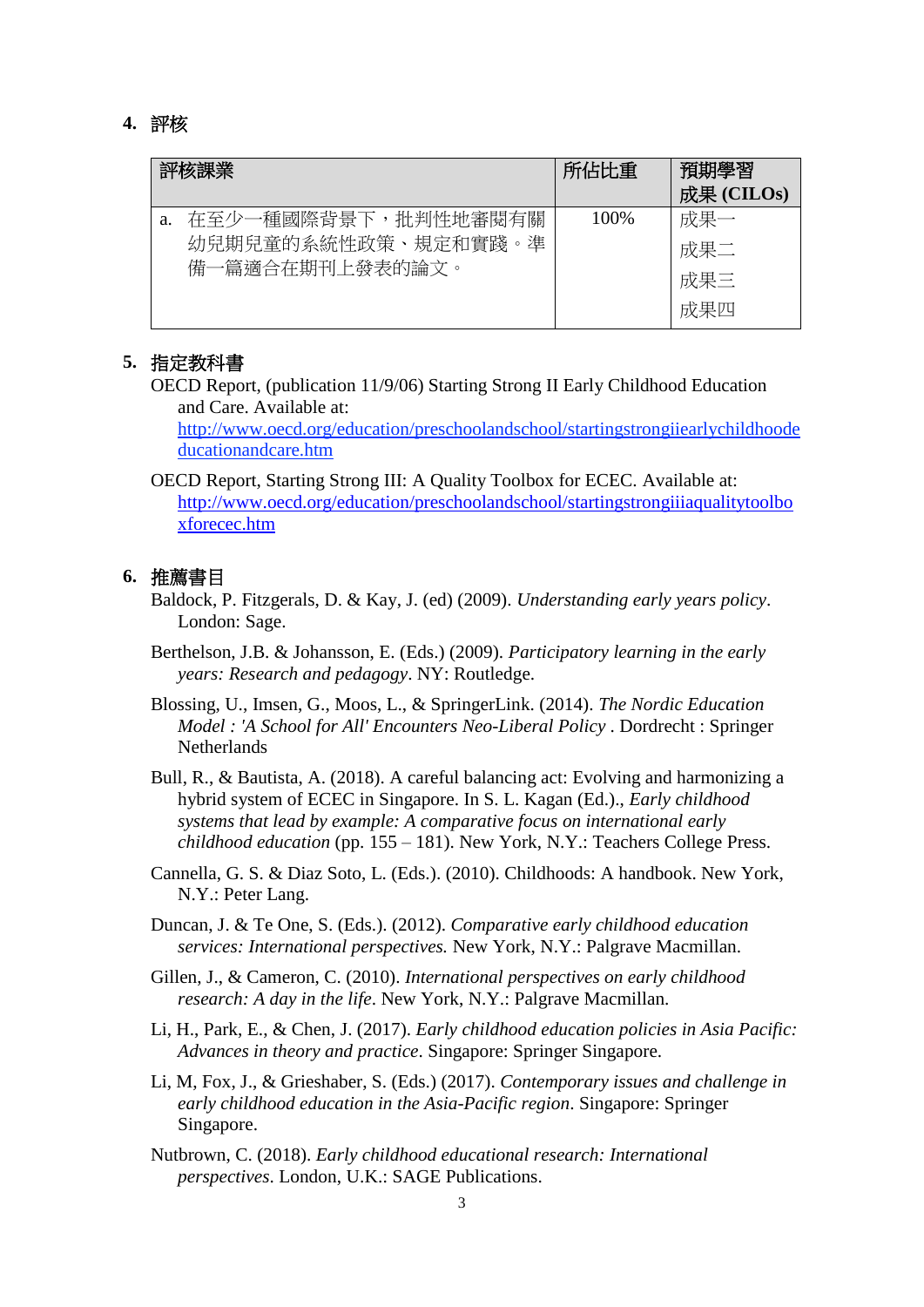- Pramling, N., & Pramling Samuelsson, I. (Eds.). (2011). *Educational encounters: Nordic studies in early childhood didactics*. New York, N.Y.: Springer.
- Rao, N., Richards, B., Sun, J., Weber, A., & Sincovich, A. (2019). Early childhood education and child development in four countries in east Asia and the Pacific. *Early Childhood Research Quarterly*, 47, 169-181.
- Rao, N., Zhou, J., & Sun, J. (Eds.). (2017). *Early Childhood Education in Chinese Societies*. New York, N.Y.: Springer.
- Roopnarine, J. L., Johnson, J.E., Quinn, S. F., & Patte, M. M. (2018). *Handbook of international perspectives on early childhood education*. New York, N.Y.: Routledge.

Samuelsson, I.P., Fleer, M. (Eds). (2009). *Play and learning in early childhood settings: International perspectives*. New York, NY: Springer.

#### **7.** 相關網絡資源

OECD:http://www.oecd.org/education/preschoolandschool/earlychildhoodeducationan dcare.htm

UNICEF Office of Research: http://www.unicef‐irc.org/publications/502

## **8.** 相關期刊

Asia‐pacific Journal of Teacher Education Asia Pacific Journal of Early Childhood Education Research Australian Art Education Australasian Journal of Early Childhood Australian Research in Early Childhood British Educational Research Journal British Journal of Music Education Childhood: A Global Journal of Child Research Childhood Education: Infancy through Early Adolescence Children and Society Contemporary Issues in Early Childhood Early Childhood Research Quarterly Early Childhood Education Journal Early Childhood Research and Practice Early Education and Development Early Years: An International Journal of Research and Development Educational Action Researcher Educational Researcher European Early Childhood Education Research Journal Frontiers of Education in China Gender and Education Global Studies of Childhood Harvard Educational Review International Journal of Early Childhood International Journal of Early Years International Journal of Qualitative Studies in Education International Journal of Play Journal of Early Childhood Literacy Journal of Research in Childhood Education